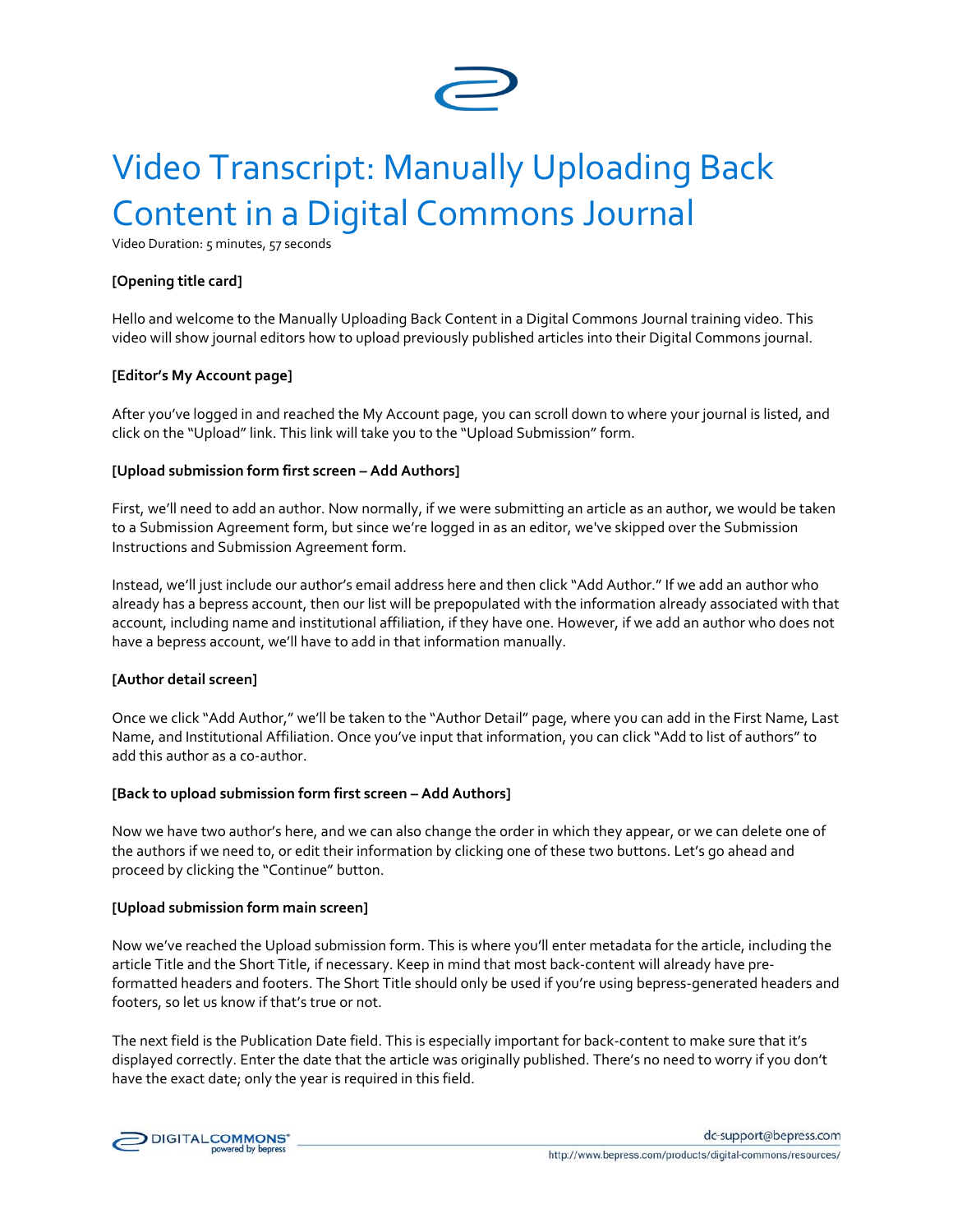# **Video Transcript: Manually Uploading Back Content in a DC Journal**

The next field is the Document Type field. This field can be used to create headings for your journal issue's table of contents and can be customized to fit your journal's needs.

Next, we have the Keywords field. You can input any terms or phrases to describe the content of your article, separated by commas. These are generally things that one might search for in a search engine.

Next we'll choose some Disciplines from the Digital Commons Disciplines Taxonomy. We have a few disciplines pre-selected here, and we can add or remove them as fits the article. Please note that this is a controlledvocabulary list, so unlike other metadata fields on the upload submission form, it cannot be customized.

The next field is the Abstract, where we'll input our abstract for the article. What I like about this field is that you can edit the text using a Rich Text Editor, making it bold, italic, or even adding HTML. This is especially helpful for mathematical papers that may use special notations in their abstract.

Here we can enter a Footnote or an Acknowledgement to appear on the Cover Page of the published article. Since you'll be uploading back-content on behalf of authors, this field may not be necessary and we can always remove it for you, if you'd like.

Finally, we'll upload the full-text of the article either directly from our computer or from a remote site, if we already have the document hosted on another server. Let's go ahead and upload the file from our computer. Note that our system can accept Word document, RTF, or PDF files and will automatically convert them to a PDF file that includes the bepress-generated cover page.

Now that we finished filling out the submission form, let's click "Submit." Please note that if you would like to add or remove metadata fields, make them required or not, or change the way that any fields appear on your journal's submission form, you can contact us at Consulting Services.

#### **[Submission confirmation screen]**

Now the system will upload our document and take us to the confirmation page, where we see an overview of the metadata that we've just submitted. We have a number of options here. We can revise the submission, if needed. We can upload additional files, such as sound files or image files, datasets. We can also log out or we can return to the My Account page so we can easily access our editorial tools.

## **[My Account page]**

The article we've just uploaded is now waiting in Manage Submissions, where we can review the metadata and full-text, make revisions if needed, and finally assign it to an issue and publish it.

#### **[Manage Submissions screen]**

On the default Manage Submissions screen, we see submissions in the journal that have not yet been published, and are either assigned to us or are not assigned to any editor at all. We can change what shows up on this page simply by changing the "State" or the Assigned Editor. We can also search for a particular article using these two drop-down menus below, in the third row of the screen. The default is search by "Last Name," but we can also change this to "Title," for example.

Once we've found the article we're looking for, we can go ahead and click on its title to be taken to the "Submission Details" page.

## **[Submission Details page]**